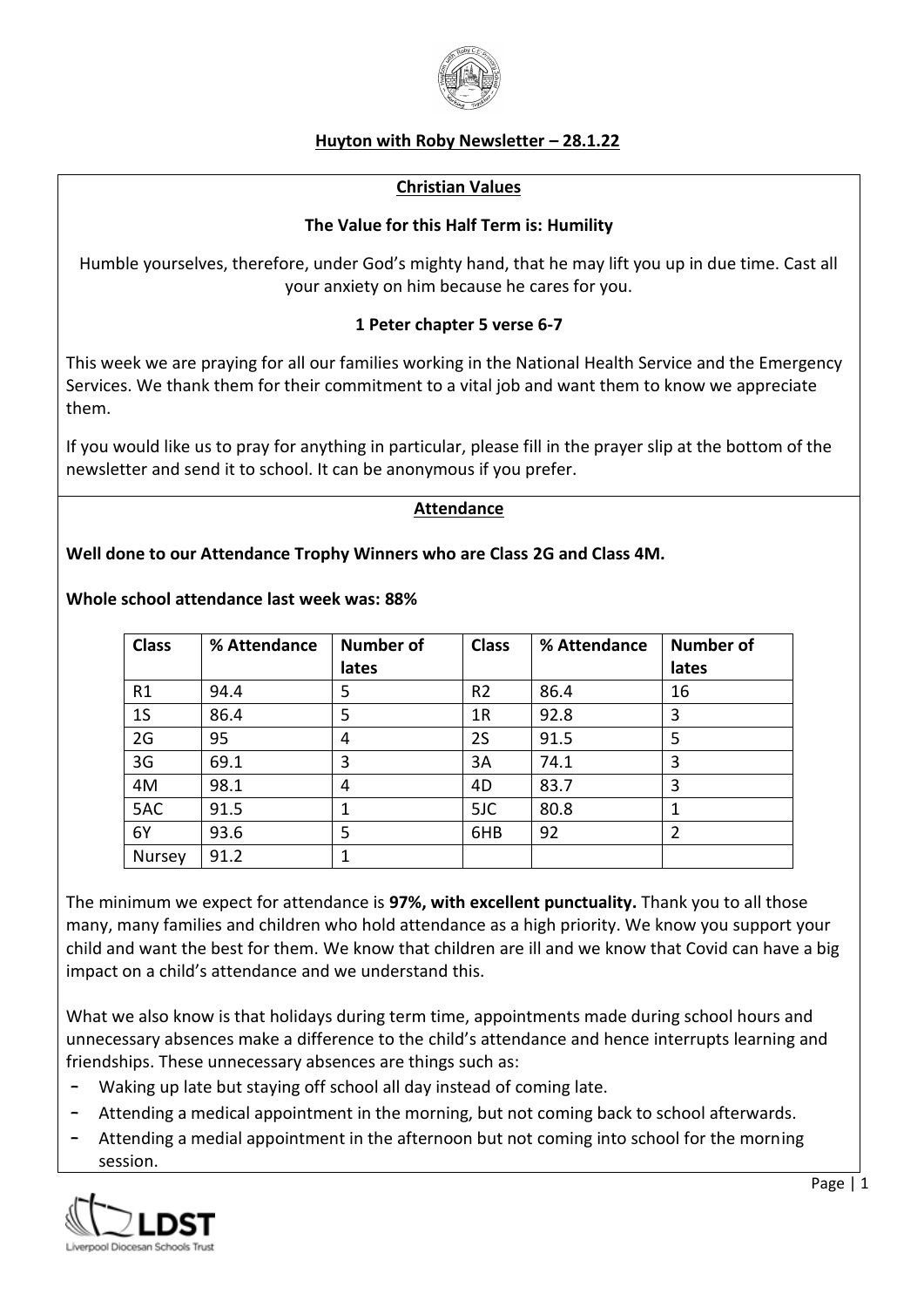- Feeling unwell in the morning, but feeling better by lunchtime, but not coming to school for the afternoon.
- Taking a Friday off when going away or the weekend 'to miss the traffic'.
- A late night leading to tiredness and absence the whole of the next day.
- Not attending if they have not completed homework and know they are missing some play time to complete the work.

| Club             | Day / Time            | <b>Year Group</b> | <b>Staff Contact</b> |
|------------------|-----------------------|-------------------|----------------------|
|                  |                       |                   |                      |
| <b>KS2 Choir</b> | Thursday until 4.00pm | 3,4,5,6           | <b>Mrs Collins</b>   |
| Guitar           | Friday afternoons.    | 3,4,5,6           | Mrs Collins          |
| Violin           | Wednesday 2.00-       | 4&5               | <b>Mrs Collins</b>   |
|                  | 3.00pm                |                   |                      |
| Multi-Sports     | Thursday until 4.00pm | 4                 | Mrs Stephenson       |
| Multi-Sports     | Wednesday until       | 3                 | Mrs Stephenson       |
|                  | 4.00pm                |                   |                      |
| Multi-Sports     | Tuesday until 4.00pm  | 6                 | Mrs Stephenson       |

# **Enrichment Clubs**

# **Dojo**

Dojo is our main form of communication with families, and it is used for a variety of things. We can message you and you can message us. We can share examples of activities, photographs or work that is happening in the classroom and around school. Today we have shared information on some events you may like to share in with your family linked to the Knowsley Brough of Culture. If you are not on Dojo – contact your child's teacher who can send you an activation text / email.

# **Parents' Evenings**

Thank you for your replies regarding Parents Evenings. We will be setting dates for these in the next couple of weeks and will share those dates with you. We will be running them slightly differently this year so that we can ensure everyone feels safe and comfortable. The meetings will be face to face, but for those parents who have requested a virtual appointment, we will also facilitate this by phone or another media. We are very much looking forward to seeing you in school again and giving you the opportunity to look at your child's work and discuss their progress with their teacher.

# **Church**

We are very luck to be linked to two churches as a school. Both churches welcome families to their services and events and I know both Rev Marie and Rev Kate would love to see more of our children and families joining in at church. We try to publicise events on Dojo but also tough putting the links to the church websites may be helpful for families.

<https://www.stbartholomewsroby.org.uk/>

<https://www.achurchnearyou.com/church/15140/>

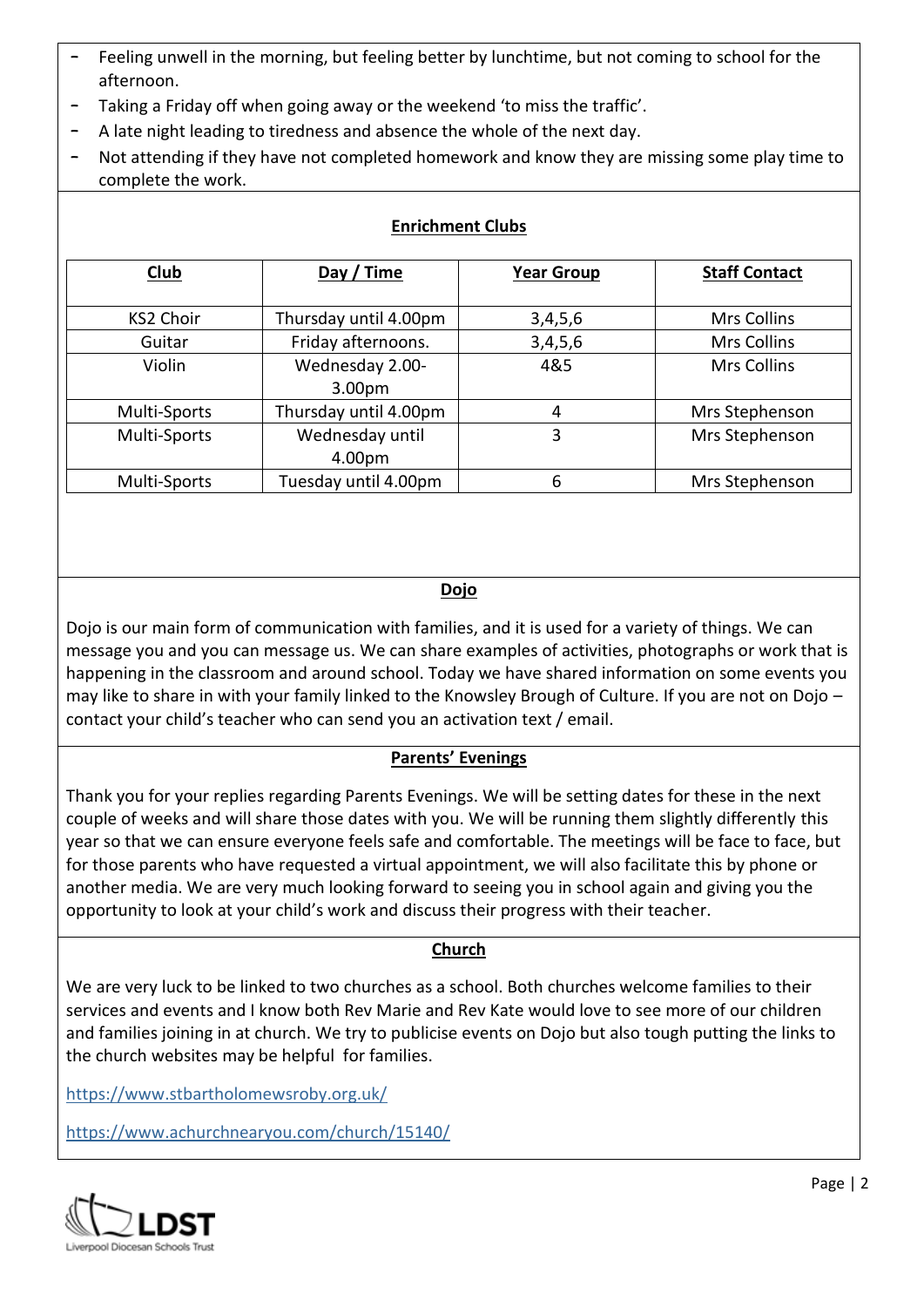## **Football**

One of our children plays for Huyton Boys Football Team and a fellow Headteacher sent me information that they are in the national final on Saturday. The last time Huyton won the national cup was 50 years ago. Lets hope this year is a lucky year – good luck team. We have also received an advert from a local team recruiting players if anyone would like to join. Contact details are below:





This term, we have been encouraging all of the children at Huyton with Roby to have a Growth Mindset with their learning and daily tasks. We all have beliefs about our own abilities and potential. These beliefs are part of our mindset – they can fuel our behaviour and predict our success. A Growth Mindset occurs when we believe our intelligence and abilities can be improved with effort and the right strategies. **Having a Growth Mindset is about believing in the power of yourself and your brain!**

FIXED VS. GROWTH MINDSET



We would love for you to get involved in our new Growth Mindset focus – if you are interested in helping your children further take a look at our 'Wellbeing' page on our website for some supportive tips and videos that will help you encourage you children to develop their positive thinking.

# **The Owl and the Pussycat Trail – Knowsley Council Borough of Culture 2022**

You might have been familiar with the 'Lambanana' project that was extremely popular a few years ago around the city of Liverpool. We, as a school, have been asked by Knowlsey Council to be part of the next best thing: 'The Owl and the Pussycat Trail'. Some people might be very familiar with The Owl & the Pussy-Cat poem that tells the tale of two animals setting off to sea in a 'beautiful pea green boat.' What many people do not know, is that the poem, by Edward Lear, was actually written at [Knowsley](https://knowsleyhallvenue.co.uk/)  [Hall.](https://knowsleyhallvenue.co.uk/)

This fascinating fact and Lear's connections to Knowsley are set to be celebrated throughout 2022 with a huge sculpture trail featuring 30 pairs of 2-metre-high owls and pussy-cats. The project, which is a key part of Knowsley's calendar of events for its year as the Liverpool City Region Borough of Culture, was launched by the current Earl and Countess of Derby whose family's connections with Lear date back to 1831.

# **So where does Huyton with Roby fit in?**

We have been asked as a local school, to take part in the trail. The project will involve some children from our Change Team working together to design and create their own unique version of an Owl that will represent our school and be placed around Liverpool as part of an exciting new plan that both Knowsley Council and Wild at Art are organising. **Watch this space!**

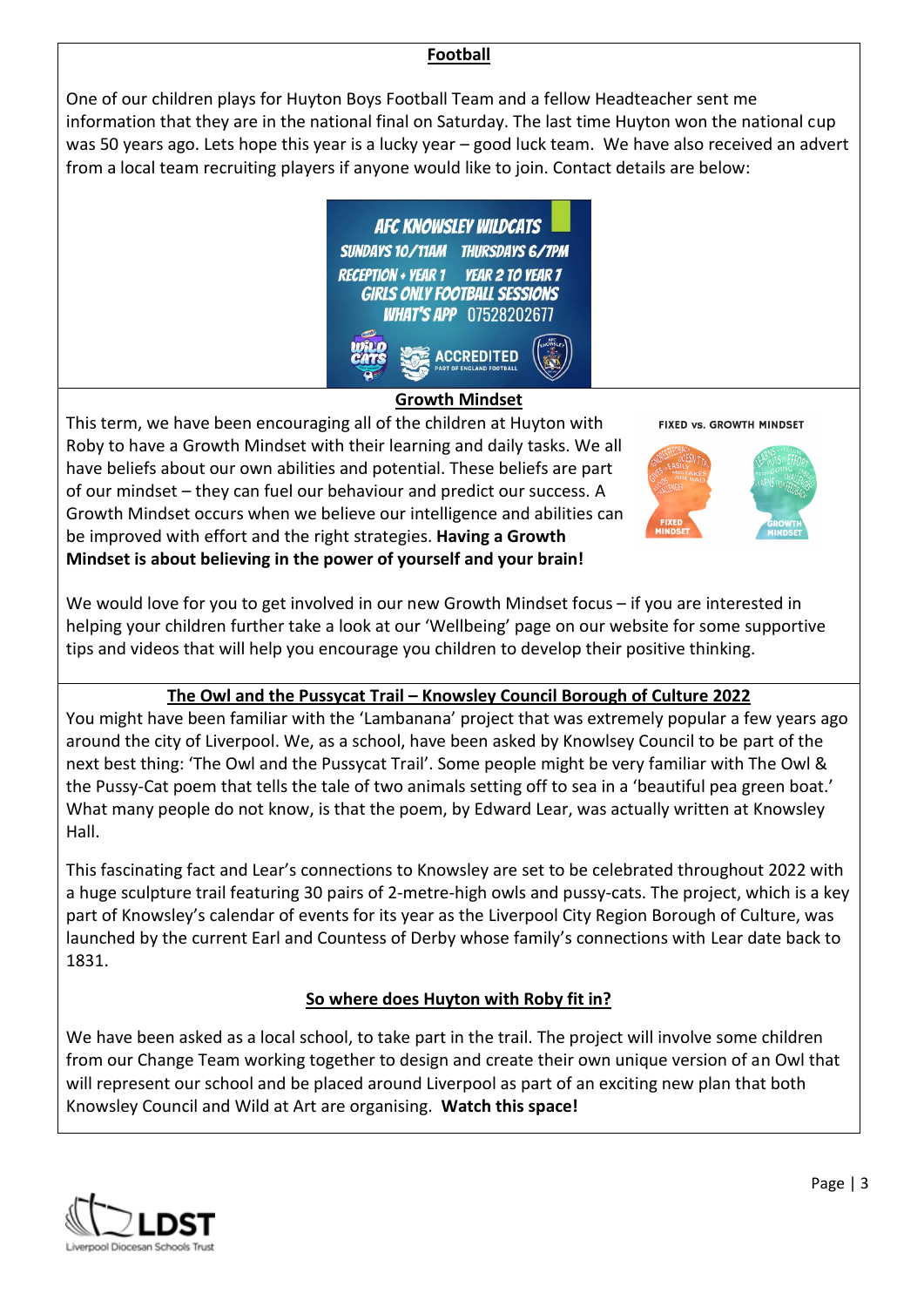#### **Picture News**

We are all enjoying accessing the resources produced by 'Picture News' - a weekly news resource which we subscribe to. Picture News chooses a current news story and provides an image and a thoughtprovoking question for us to explore in our classrooms and during Collective Worship.

This week, we have been discussing the question: **Should we all learn sign language?** Have a look at our take-home sheet, which will help you to continue this discussion at home if you would like to.



Picture News Home Sheet 24.1.22.pdf

## **eBook Library Service**

To support reading at home we have partnered with Knowsley Library Service to enable all children to access free eBooks from home. This service can be accessed on mobile devices, tablets or laptops. The accounts are set so that your child will only be able to loan books that are age appropriate.

This is a completely free service that can be accessed at our personalised school site <https://huytonwithrobyce.eplatform.co/> .If you need any further help please see your child's class teacher.

## **Term Dates Term Dates and Holiday Dates**

## **2021/2022**

#### **Autumn term 2021**

1st September 2021 – 22nd October 2021 *Half term: Monday 25 October – Friday 29 October* 1st November 2021 – 22nd December 2021

# **Spring term 2022**

5th January 2022 – 18th February 2022 *Half term: Monday 21 February – Friday 25 February* 28th February 2022 – 8th April 2022

# **Summer term 2022**

25th April 2022 – 27th May 2022 (Jubilee Bank Holiday – Friday 27<sup>th</sup> May) *Half term: Monday 30 May – Friday 3 June* 6th June 2022 – 19th July 2022

#### **Inset Days**

1.9.21 22.10.21 22.12.21 18.7.22 19.7.22